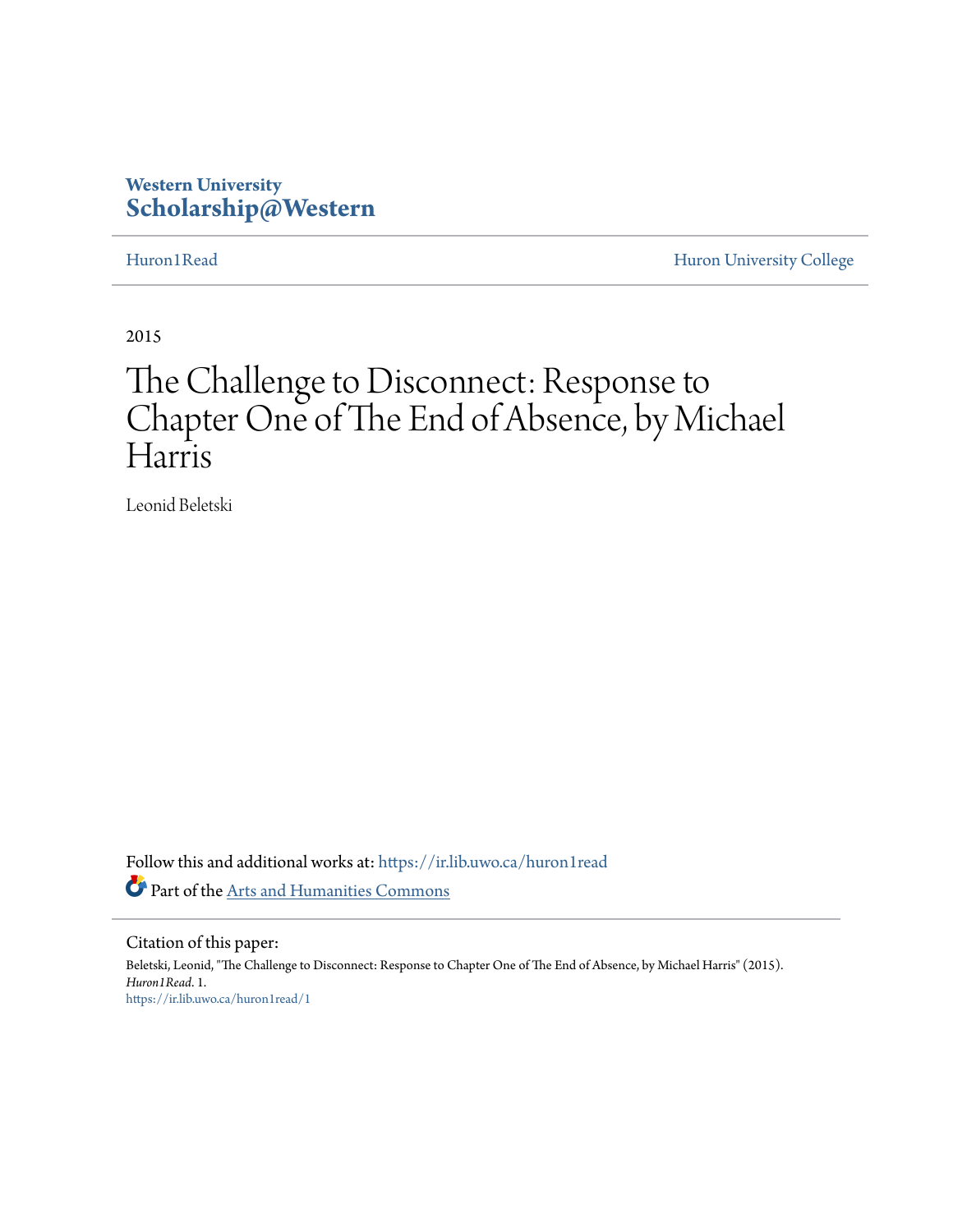### The Challenge to Disconnect: Response to Chapter One of *The End of Absence,* by Michael Harris

Leonid Beletski

Sociology 1020-550

October 28 2015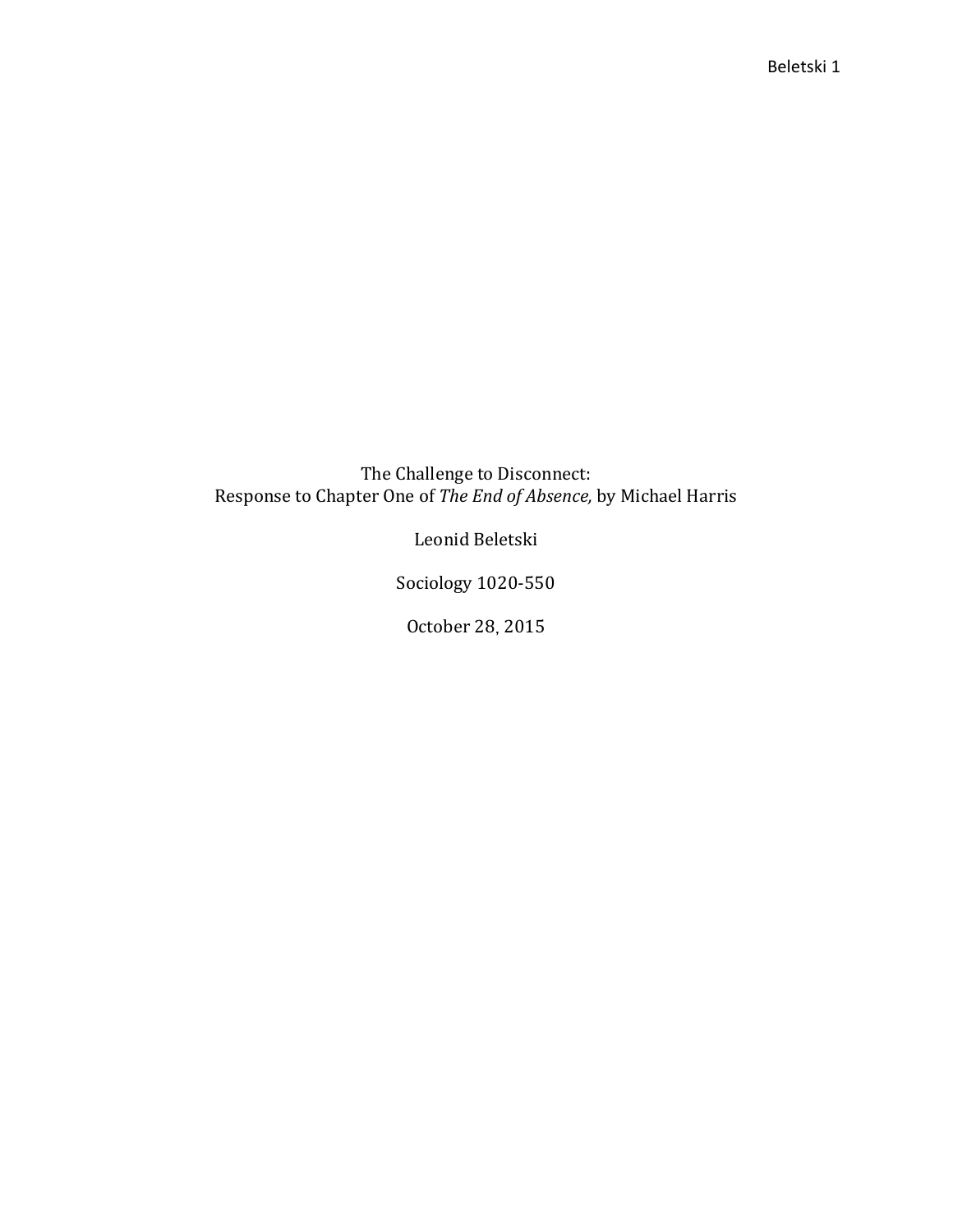In chapter one of *The End of Absence,* titled "This Kills That", Michael Harris gives an introduction to his view on the problems of technology use in our society. He states that we have trouble seeking absence from technology. This chapter invited me to think about the extent to which technology affects and is part of my daily life. It inspired me to think critically about the positive and negative impacts of digital technology on society, specifically on digital natives such as myself. I think digital technology is a remarkable tool that allows people to accomplish tasks never before possible and communicate with ease, regardless of distance. However, I believe, as does Harris, that digital communication technology must remain only a part of our life, as opposed to our lives revolving around it.

Like most teenagers in university, I use technology on a daily basis. As Michael Harris points out, we are the generation that has lived our entire lives in the active presence of the internet. Perhaps electronic means of communication were not as relevant to us when we were very young; however, in our teenage and emerging adult years, they are more relevant than ever. I have a phone in my pocket most of the day and am, without a doubt, constantly "connected". The first chapter of the book, "This Kills That", inspired me to observe the connectedness of myself and those around me. The sheer number of people on various forms of electronic devices at any given time is incredible. This fact made me question Harris' point about "two realities". He states that "young and old, we're all straddling two realities" (Harris 24). The ubiquity of technology use among my generation in North America suggests to me that *it is* a part of our reality, not a separate one. It is not only a part of our reality, but other generations as well, as technology today penetrates almost everything one could possibly think of. I like how Michael Harris includes personal anecdotes and examples from his own life to demonstrate how he too is subject to this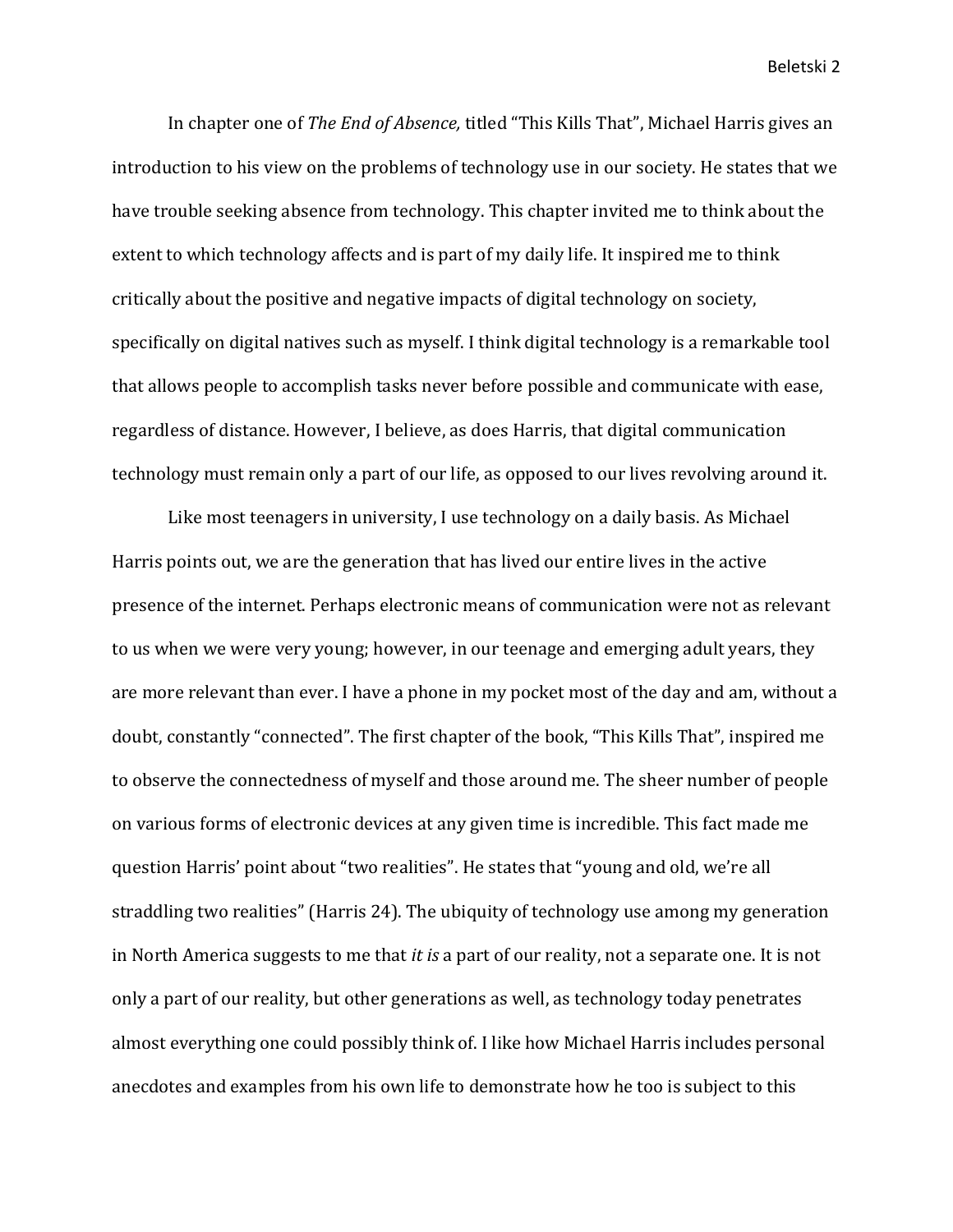constant bombardment of messages and notifications from the web, even in the workplace. To me, this situation seems to be one of the main issues requiring attention to ensure technology augments our lives as opposed to overtakes them.

We need to distinguish between irrelevant pings and notifications and those that are actually important, with the latter being attended to only when the situation or task at hand allows for it. As Harris explains, "If we maintain cognizance of the difference between online life and offline life, we can choose to enjoy both worlds and move between them when we wish" (17). While this statement assumes that electronic communications are a separate entity or "world", I agree that we need to know which times are appropriate for engaging in online communications. We need to balance how much of our reality is occupied by digital interaction. According to Harris, this is "no Sisyphean effort" (17), and he recalls how he progressively checked his email less and less throughout his research. The issue I see with myself and many others around me is a false sense of urgency with every incoming notification, especially those coming from phones. While some notifications, such as a text or call from someone of importance, must be attended to promptly, others such as a Snapchat or Facebook post do not require immediate attention. A very interesting point of the chapter was when Harris mentioned a quote by Dr. Small, a professor of psychiatry and behavioural sciences at UCLA, who states that "[people] tend to thrive on the perpetual connectivity. It feeds their egos and sense of self-worth, and it becomes irresistible" (10). This idea is a thought-provoking psychological perspective on the reasons behind the constant checking of our phones. Harris points out that he does indeed feel more important with all these notifications raining down upon him. He reflects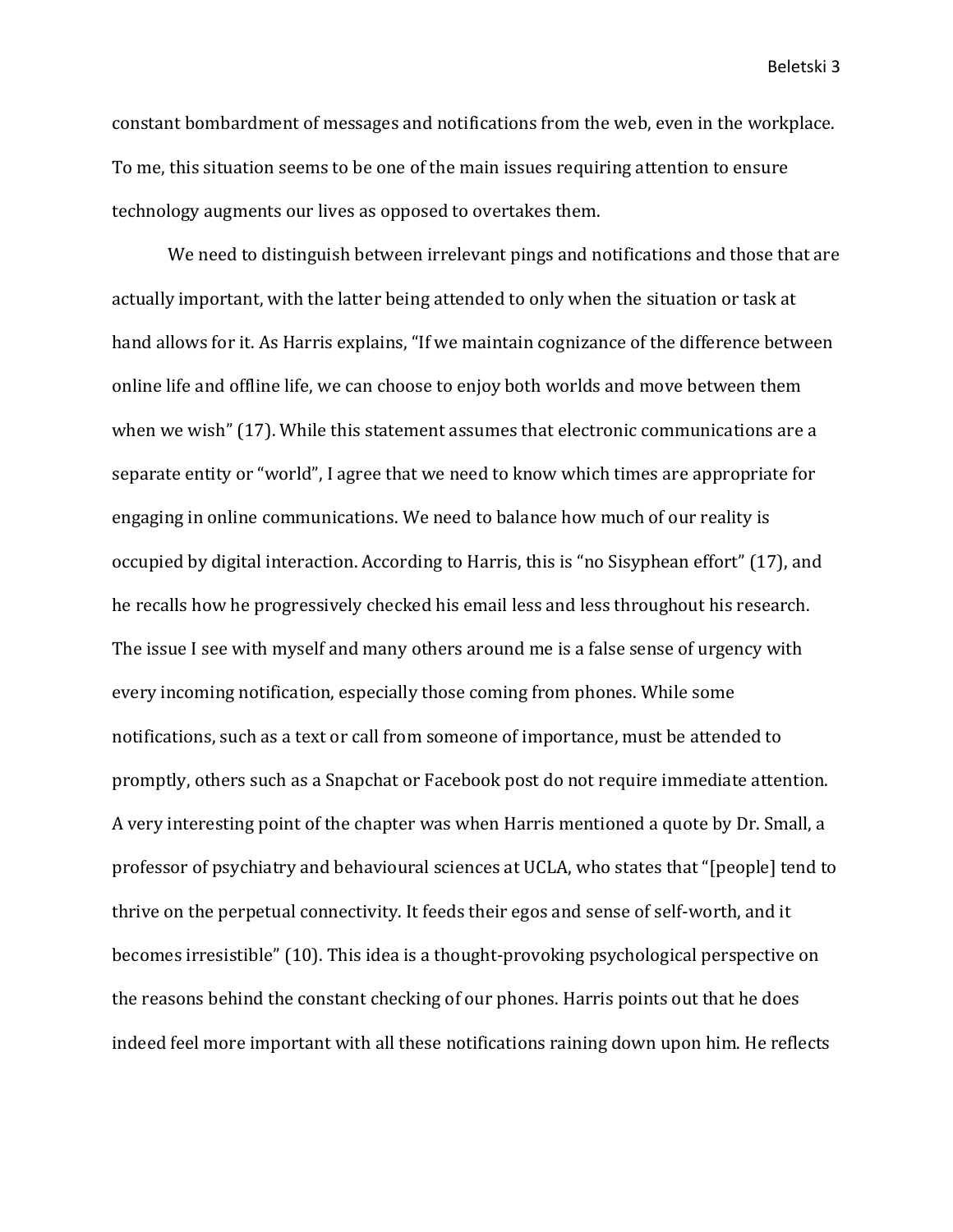on this topic stating that "I must be very, very important" (10). This way of thinking may very well be the unconscious thought process in the minds of us teenagers.

While reading the chapter, it became more evident to me that if I worked to eliminate unnecessary interactions with devices such as my phone throughout the day, I could become more efficient and effective at various everyday tasks. A notable and relatable example for many university students is the classroom setting. It is tempting to reach into your pocket to check out what your phone just buzzed about. After checking your phone for some time, perhaps it has been five minutes or so, you try to tune back in to the lecture, with the perpetual need for phone checking satisfied (for now). At this point, it becomes harder to understand what the professor is saying, as you just missed the preceding five minutes of lecturing. So, you check your phone again, and the cycle repeats itself. After all, you can just go home and read the textbook again, right?

To avoid this vicious cycle, I found a few realizations rather useful. First, the notifications you are receiving will not disappear if you do not act upon them immediately. They will be right there on your phone even after class is over. Second, the people from whom truly important messages could be received most likely know that you could be in class, meaning what you receive is likely unimportant. Third, I found it very useful to disable phone vibration in class as well. This eliminates the constant reminder in your pocket that just screams "check me please, I'm here!" Realistically, life will not be affected if you check your phone after class as opposed to during it. These realizations helped me even in settings outside the classroom, where my attention needed to be focused on a certain task. I found it extremely surprising how much work I could get done just by leaving my communications alone for merely an hour. Not only that, but the quality of my online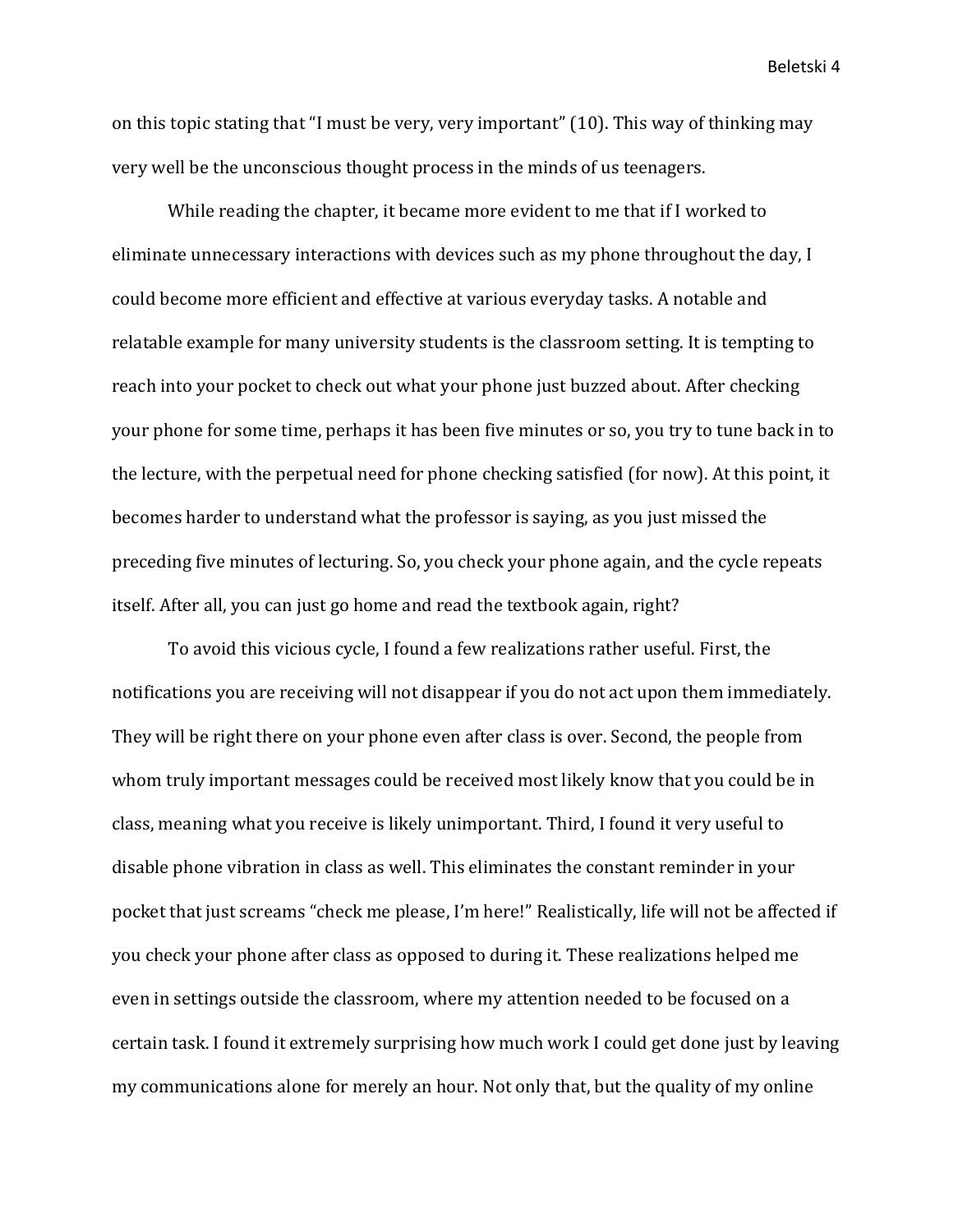communications with people improved afterwards, because I was not distracted by my work.

Overall, I was quite pleased with the first chapter in *The End of Absence.* While it is a great introduction to the book, I also think it is an interesting read on its own. It inspired me to take on the challenge of leaving my phone alone periodically throughout the day. These times included activities such as hanging out with friends, doing homework, exercising or sitting in class. I realized that the value to be extracted from these simple everyday experiences is much greater if I am undistracted by my online communications. While Harris draws a divide between the online life and everyday life, I believe technology is a part of everyday life, especially for us teenagers. However, as I found with myself, there is value in seeking periodic "absence". Life becomes more productive, and many experiences simply become more genuine. To me, it is not about eliminating technology from my life, but rather to know the time and place for my online interaction, not letting it get in the way of enjoying and focusing on other activities. I believe that if people my age took the time to implement such an approach, they would become more productive and would actually end up having more free time. Michael Harris makes his point about technology use in an inviting, relatable, and non-accusatory way, and I agree with his overall message about the value of "absence".